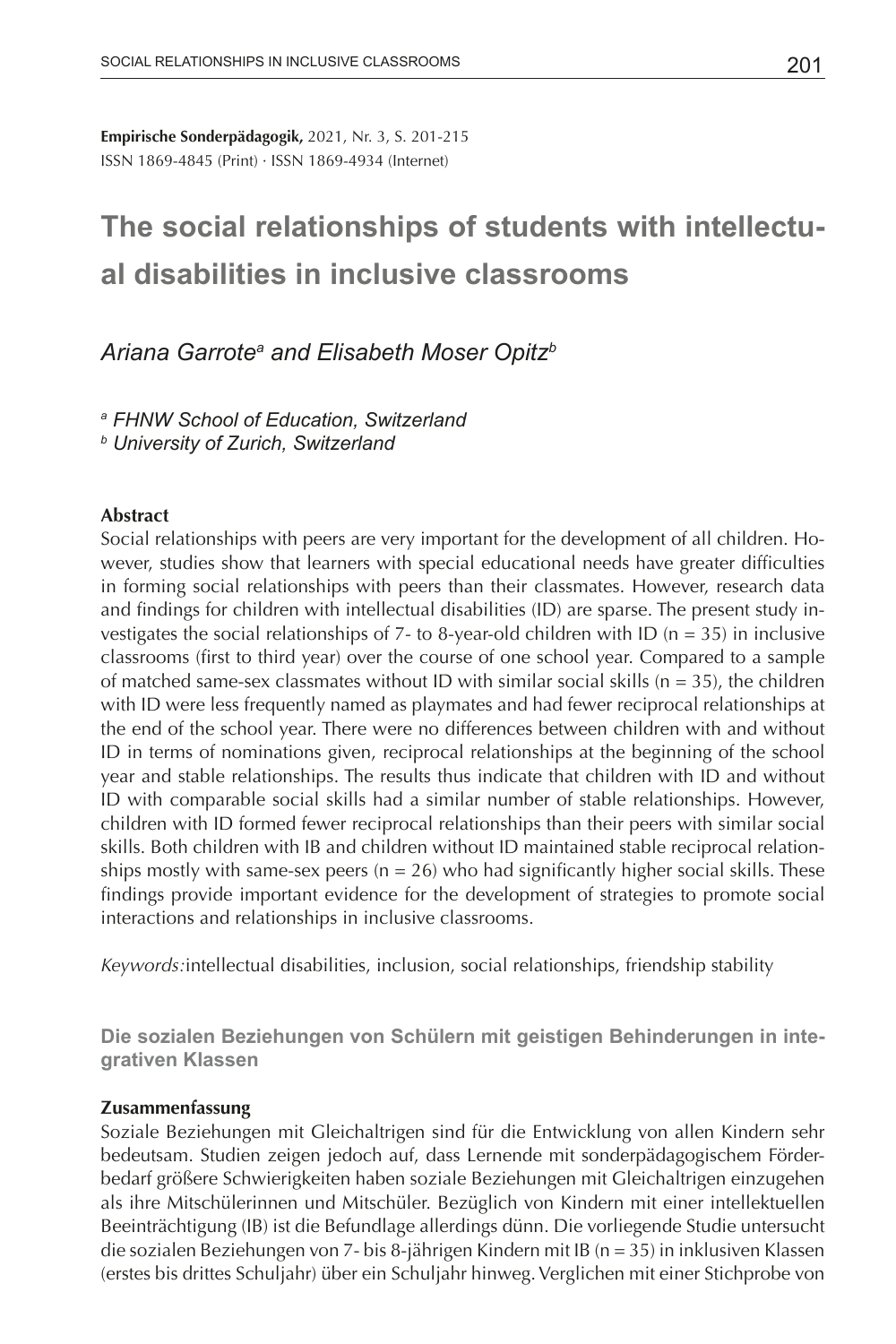gepaarten gleichgeschlechtlichen Mitschülerinnen und Mitschüler ohne IB mit ähnlichen sozialen Fähigkeiten (n = 35) wurden die Kinder mit IB weniger häufig als Spielkameradinnen und Spielkameraden genannt und hatten am Ende des Schuljahres weniger reziproke Beziehungen. Bezüglich der abgegebenen Nominationen, der reziproken Beziehungen zu Beginn des Schuljahres und bezüglich stabiler Beziehungen zeigten sich jedoch keine Unterschiede zwischen Kindern mit und ohne IB. Die Ergebnisse weisen somit darauf hin, dass Kinder mit IB und ohne IB mit vergleichbaren sozialen Fähigkeiten über ähnlich viele stabile Beziehungen verfügen. Kinder mit IB bauten aber weniger reziproke Beziehungen auf als ihre Mitschülerinnen und Mitschüler mit ähnlichen sozialen Fähigkeiten. Sowohl Kinder mit IB als auch Kinder ohne IB pflegten stabile reziproke Beziehungen mehrheitlich mit gleichgeschlechtlichen Gleichaltrigen ( $n = 26$ ), die deutlich höhere soziale Fähigkeiten besaßen. Diese Ergebnisse liefern wichtige Hinweise für die Entwicklung von Strategien zur Förderung von sozialen Interaktionen und Beziehungen in inklusiven Klassen.

Schlagwörter: Intellektuelle Beeinträchtigung, Inklusion, soziale Beziehungen, Freundschaftsstabilität

Social interactions and relationships within the peer group are key contributors to children's socio-emotional development (Gifford-Smith & Brownell, 2003; Newcomb & Bagwell, 1995). If children are involved in frequent positive social interactions with their peers, they have the opportunity to forge close relationships and develop social skills, such as cooperation (Krappmann, 2010; Newcomb & Bagwell, 1995). For children, the classroom is an important context in which to build and to maintain relationships based on shared experiences and interactions (Farmer et al., 2011). Therefore, supporting social interactions and relationships among students is a key aim of school education. It is especially important that students with *special educational needs (SEN)* in inclusive classrooms are supported in their social experiences with peers (Farmer et al., 2019). Researchers emphasize that administrative inclusion alone is not enough to ensure that these students have positive social experiences in mainstream classrooms (Holt et al., 2017; Kasari et al., 2011; Locke et al., 2013). Empirical studies have shown that students with SEN are more often rejected, less accepted by peers, and less included in social interactions with peers compared to

students without SEN (Avramidis et al., 2018; Broomhead, 2019; Huber & Wilbert, 2012; Krawinkel et al., 2017; Krull et al., 2014; Pinto et al., 2019). Research also indicates that students with SEN are less involved in reciprocal relationships than their peers without SEN (Avramidis et al., 2018; Frederickson et al., 2007; Henke et al., 2017; Kasari et al., 2011; Schwab, 2018; Wiener & Schneider, 2002). However, there is also evidence that students with SEN are not less likely to have friends than their peers without SEN (Avramidis, 2010; Grütter et al., 2015). Although researchers claim that students with SEN have difficulties in maintaining social relationships (Petrina et al., 2014), there are few studies that have investigated the stability of the social relationships of students with SEN compared to those of their classmates without SEN in inclusive classrooms (Schwab, 2018; Wiener & Schneider, 2002). Further research is indicated because the results of existing research on the social relationships of students with SEN in inclusive classrooms are inconclusive (Broomhead, 2019).

The heterogeneity of the group of students with SEN has to be considered when undertaking research into the social interactions and relationships of these students (Schürer,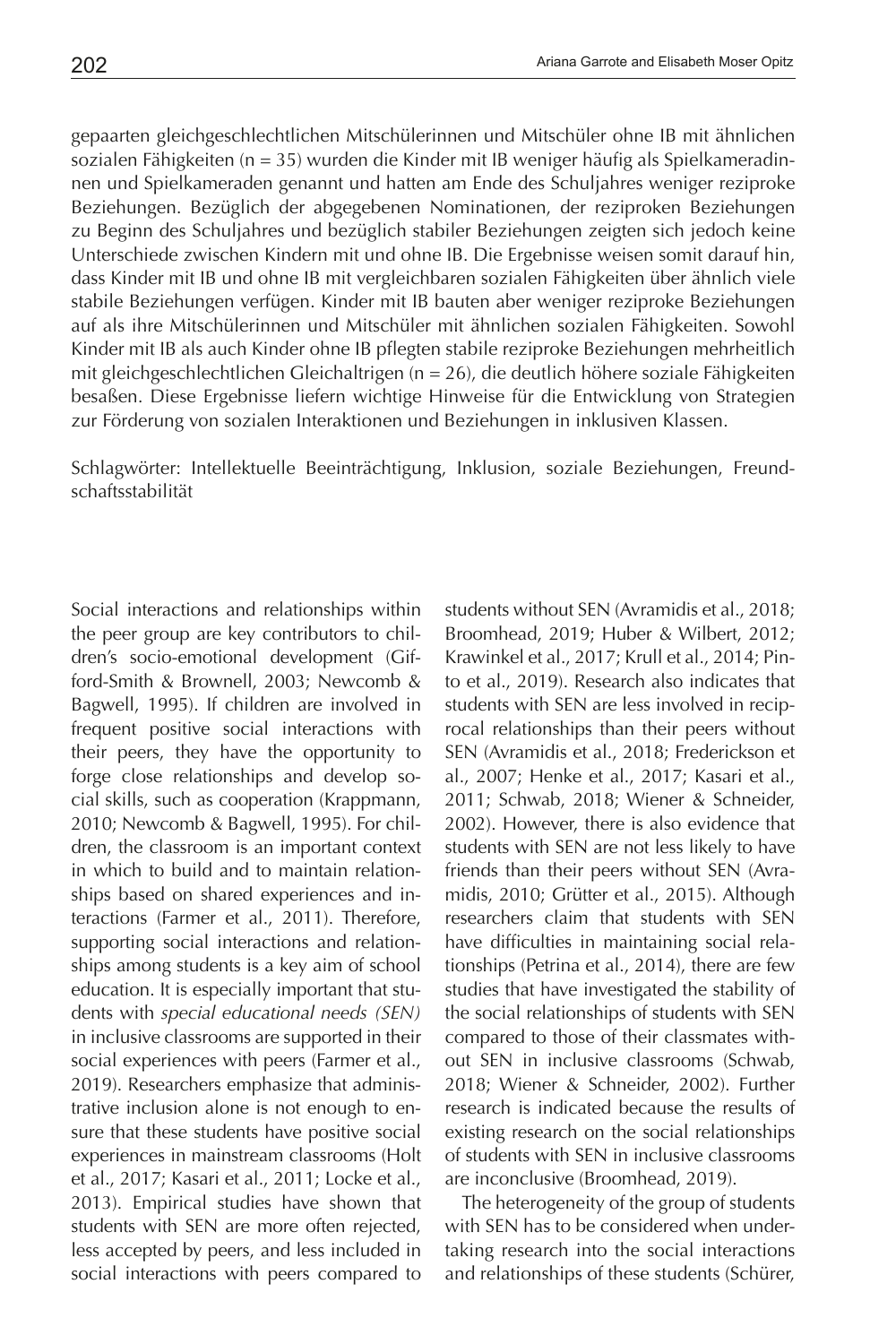2020; Solish et al., 2010). Their broad range of social and cognitive skills can result in varied social experiences (Gresham & Mac-Millan, 1997; Schoop-Kasteler & Müller, 2020; Solish et al., 2010). Therefore, a better insight into the social relationships of students with SEN can only be gained by taking the type of SEN into account (Schürer, 2020).

The present study focused on students with *intellectual disabilities (ID)*. A review by Schoop-Kasteler and Müller (2020) revealed that these students face specific challenges in building and maintaining social relationships and there is little research into the close relationships formed by these students (Petrina et al., 2014). This study furthers the understanding of social relationships of students with ID in inclusive classrooms. Because there are few studies that focus specifically on students with ID, the research overview which follows also discusses the social relationships of students with other types of SEN.

# Social relationships of students with SEN

Voluntary reciprocal relationships such as friendships, as opposed to friendly, one-sided relationships, appear early in childhood and play an important role in the development of children's emotional, cognitive, academic, and behavioral functioning (Berndt, 2004; Gifford-Smith & Brownell, 2003; Vitaro et al., 2009). Key characteristics of reciprocal relationships are that peers enjoy spending a significant amount of time doing activities together (Berndt, 2004; Dietrich, 2005; Kuo et al., 2011; Matheson et al., 2007; Monjas et al., 2008) and show a willingness to cooperate with and help each other (Newcomb & Bagwell, 1995).

The social relationships of students with SEN tend to have specific characteristics and they are not obviously reciprocal (Petrina et al., 2014; Rossetti & Keenan, 2018; Schwab, 2018). Although close relationships between students with and without SEN are possible (Dietrich, 2005; Freeman & Kasari, 2002; Rossetti & Keenan, 2018), these relationships are often unilateral, meaning that students without SEN frequently help and support the students with SEN (Rossetti & Keenan, 2018). There is also evidence that students with SEN choose peers that share similarities (i.e., SEN, gender, age, cognitive skills). Studies show that students with SEN tend to be befriended by other classmates who have SEN (Frostad & Pijl, 2007; Schwab, 2018). Schwab (2018) found that almost one third of fourth grade students with SEN chose other students with SEN as friends. Further et al. (2002) reported that children aged 5 to 11 with Down syndrome were likely to play with peers of the same gender and age. A systematic review by Schoop-Kasteler and Müller (2020) also revealed that students with ID in special needs classrooms appeared to choose friends with similar cognitive skills.

There are a number of reasons why students with SEN may be involved in social interactions and relationships with only a few of their peers. Alongside a reduced level of cognitive skills (Gresham & MacMillan, 1997; Schoop-Kasteler & Müller, 2020), limited social skills are also frequently put forward as a factor contributing to the poor experiences of students with SEN within their peer group (Gresham & MacMillan, 1997; Sarimski, 2019a). For instance, it has been shown that students with autism spectrum disorders lack important communication skills for interacting with peers, which hinders their inclusion in the peer group (Bellini et al., 2007). Sarimski (2019a) also reported that students with Down syndrome displaying prosocial behavior were more likely to experience positive social relationships and interactions with peers. In contrast, a review of the literature by Rossetti and Keenan (2018) showed that opportunities for social interactions are more important for the creation of reciprocal relationships between students with and without SEN than the social skills of the students with SEN. Therefore, the role of the social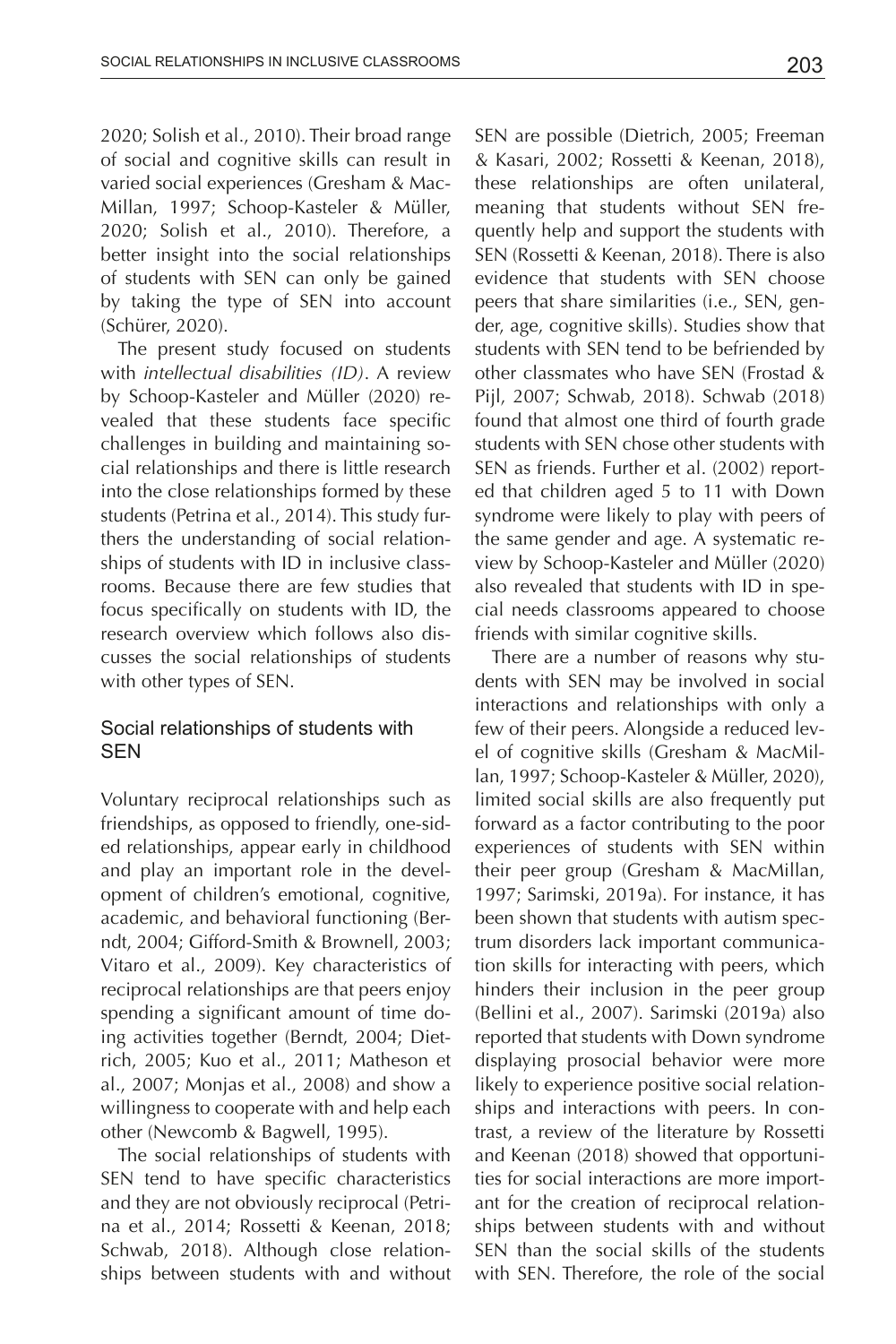skills of students with ID in their involvement in social relationships with peers remains unclear.

# Stability of social relationships

Stability is an important aspect of social relationships (Poulin & Chan, 2010). Building close relationships takes time and for social relationships to have a lasting impact, they have to endure over a period of time. There is, however, a high variance in the stability of relationships in childhood: while some relationships last for years, others end quickly (Chan & Poulin, 2007). Studies show that 25 to 50% of the reciprocal relationships of six- to ten-year old students do not last for more than one school year (Bowker, 2004; Meter & Card, 2016; Poulin & Chan, 2010). It is not clear whether this low stability of student relationships is simply due to their young age. Although some results indicate that the stability of close relationships increases with age (e.g., Poulin & Chan, 2010), most of those reported in the meta-analysis by Meter and Card (2016) did not find evidence for this association between stability and age. However, it should be noted that these results are from a relatively small number of studies. The number of studies involving students with SEN, and specifically with ID, is even smaller.

Studies on the stability of friendships confirm observations that students with SEN have difficulties in maintaining close relationships (Schwab, 2018; Wiener & Schneider, 2002). Some studies have examined the stability of friendships among different types of disability and/or age groups. For instance, Schwab (2018) found that the friendships of fourth and seventh graders with SEN were less stable over a school year than the friendships of students without SEN. Research results from Wiener and Schneider (2002) revealed that students with ID in Grade 4 to 6 were significantly less likely to have stable friendships than students without ID. However, this finding was not confirmed for reciprocal friendships. In sum, students with SEN (and with ID) appear to have fewer stable reciprocal relationships than their peers without SEN, but there is not enough data to draw a conclusion.

# Present study

This study aimed to contribute to the understanding of the social relationships of students with ID in early elementary inclusive classrooms (Grade 1-3) and to provide insight into the stability of their social relationships over a school year. In order to better understand the role of the SEN status and the extent to which ID affects peer relationships in inclusive classrooms, students with ID were compared to classmates without ID but with certain similar characteristics (i.e., gender and social skills). The following research questions were investigated:

- 1. How do the social relationships of students with ID in inclusive classrooms compare to those of same-gender classmates without ID who have the same social skills?
- 2. How stable are the social relationships of students with ID in inclusive classrooms compared to those of their same-gender classmates without ID who have the same social skills?
- 3. What are the characteristics (i.e., gender, social skills, and ID) of those students who are involved in stable reciprocal relationships with students with ID and similar classmates without ID?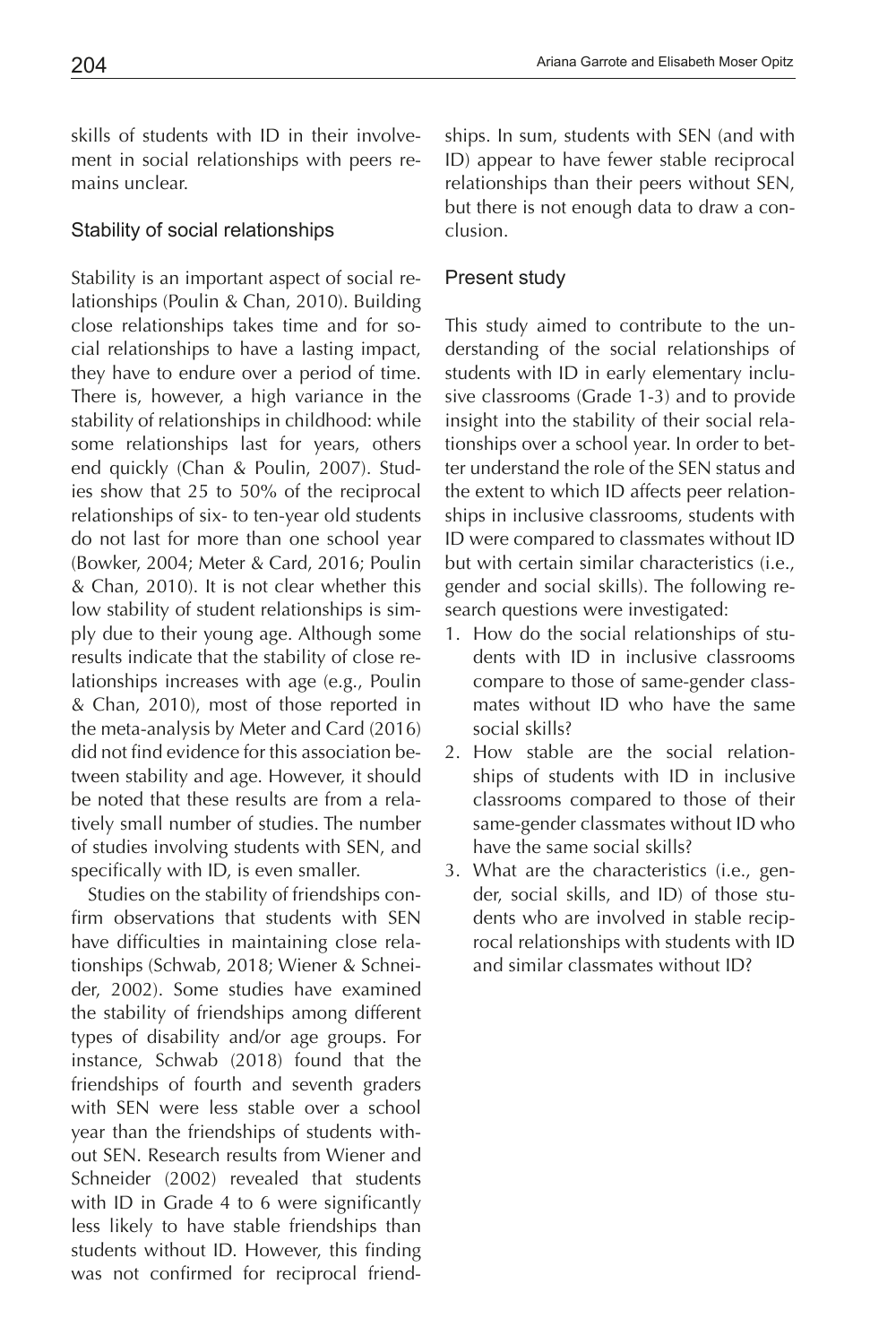### **Methods**

#### Participants and procedure

To answer research questions 1 and 2, 70 students were selected from a sample of *N*   $= 582$  students (sample<sup>TOT</sup>) enrolled in 42 inclusive elementary classrooms (Grade 1-3) in Switzerland. This selected sample (sampleMATCHED) comprised 35 matched pairs (matched by grade, classroom, gender, and social skills) of students with and without ID in 29 classes. All participants had written parental consent. Students with ID were included in this study if they had a diagnosis of ID from a licensed psychologist and were enrolled full-time in a regular classroom. In six classes, two students with ID were enrolled per class, in the other classes only one student with ID was enrolled per class. A total of 35 students with ID (63% boys) were included in the study sample-  $MATCHED$ . The average age was 8;7 ( $SD = 8.96$ ) years old and IQs ranged between 42 and 73 (*M* = 61.77, *SD* = 8.83; Table 1). Seven students had IQs between 42 and 50, six students between 52 and 59, 17 students between 62 and 70, and five students had IQs between 72 and 73.

35 peers without ID from the same classroom were matched with the students with ID on grade, classroom, gender, and social skills (see measurement). The students without ID averaged 7;11 (*SD* = 11.17) years old (Table 1). They were significantly younger,  $t(68) = -3.61$ ,  $p < .001$ ,  $r = .40$ , and had significantly higher IQs ( $M = 99.0$ ,  $SD = 13.8$ ) than their classmates with ID,  $t(66) = 13.43$ , *p* < .001, *r* = .86.

To answer research question 3, *n* = 26 additional students of the sample<sup>TOT</sup>, who were in a stable reciprocal relationship with students of the sample<sup>MATCHED</sup>, were included in the analyses (sample<sup>STABLE</sup>). The students of the sample $STABLE$  (58% boys) were on average 8;0 (*SD* = 11.05) years old and had an average IQ of *M* = 98.65 (*SD* = 15.10).

Trained test administrators collected data on peer nominations and social skills twice

during one school year: in September/October ( $t_1$ ) and May/June ( $t_2$ ). A teacher questionnaire completed at the beginning of the school year was used to collect data on class variables and the ID diagnosis, age, and gender of students. The cognitive abilities of students without ID were assessed at t 1 using a group test.

#### Measures

#### *Peer nominations*

Students were asked to nominate the classmates with whom they played the most. The nominations were not limited by number or gender but restricted to fellow classmates. Using the nominations, four different scores were calculated: indegree, outdegree, interaction partners, and reciprocal nominations. *Indegrees* are nominations received; the score for each student is the total of all nominations received from other classmates. *Outdegrees* are nominations given; the score for a student is the total of all nominations given by him/her. *Interaction partners* were coded as the total number of classmates that were connected to each student by nominations given or received. For example, if student A nominated student B and if student A was nominated by student B and C, student A had two interaction partners, namely B and C. *Reciprocal nominations* were incidences when two students nominated each other as play partners. As sociometric measures depend on the size of the group, all four scores were divided by the number of participants in the class.

#### *Stability of interaction partners*

The stability of the interaction partners of each student was calculated using the stability index devised by Chan and Poulin  $(2007)$ , with a range of 0 (no stability) to 1 (perfect stability). The index was calculated by summing the total number of interaction partners that were connected to each student across the two measurement points.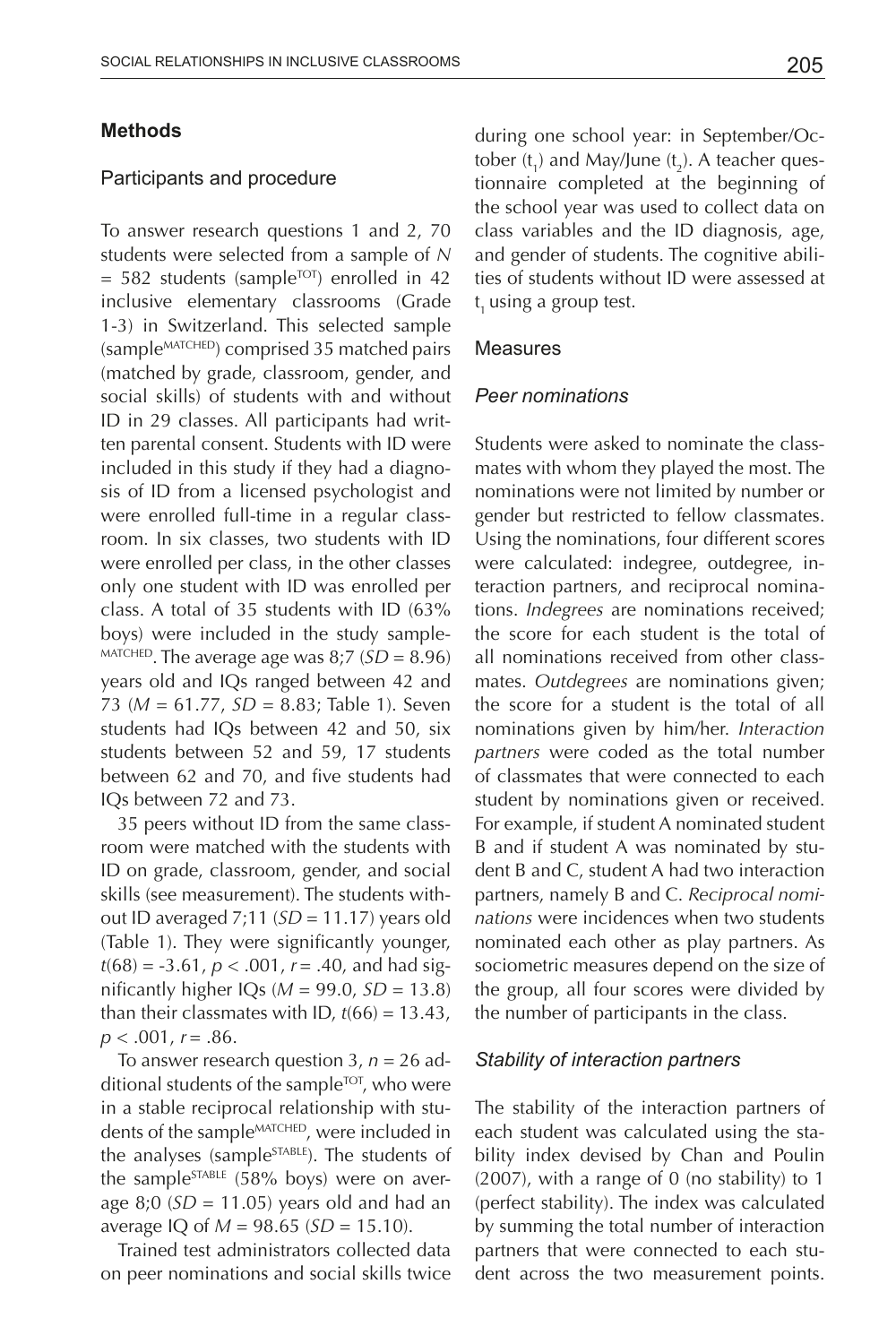This sum was divided by the total number of interaction partners over both measurement points. For example, if a student A nominated student B at both measurement points and was nominated by student B at the first measurement point and C at the second measurement point, this student had one interaction partner across both measurement points and two interaction partners in total. This would give a stability score of 50%. This approach of assessing stability is more accurate than, for example, studying the change in the numbers of social relationships over time, because the changes in peers' actual identity are considered (Chan & Poulin, 2007).

# *Stability of reciprocal nominations*

The stability of reciprocal nominations was calculated by summing the total number of stable reciprocal nominations per student across the two measurement points. This sum was divided by the number of reciprocal nominations from both measurement points.

# *Social skills*

Social skills were rated by peers (with and without ID) using two questions on the cooperative and prosocial behavior of classmates ( $\alpha$  = 0.83). All participants estimated on a five-point-scale with smileys  $(1 = \infty)$  $=$  "I do not agree at all" to  $5 = \circ \circ$  = "I totally agree") four randomly selected classmates with respect to how well they could work with them and how helpful they were. Although students without ID (*M* = 3.18, *SD* = 0.6) scored slightly higher in social skills than students with ID ( $M = 3.05$ ,  $SD =$ 0.81), the two groups did not differ significantly,  $t(68) = 0.73$ ,  $p = .47$ .

# *Cognitive abilities*

The cognitive abilities of the students without ID were assessed with the culture fair test CFT 1-R (Weiß & Osterland, 2012). The IQ scores of the students with ID were retrieved from the school records. When this score was not available, the students completed a CFT 1-R (Weiß & Osterland, 2012) or a SON-R (Tellegen, Laros & Petermann, 2007).

# Analyses

To answer research questions 1 and 2, students with and without ID (sample<sup>MATCHED</sup>) were compared by running independent sample T-tests on the SPSS platform. Homogeneity of variance was calculated using Levene's test which showed that equal variances could be assumed for all variables except for outdegree at  $t_1$  ( $p = .03$ ) and reciprocal nominations at  $t<sub>2</sub>$  ( $p = .04$ ). For these two variables, approximate degrees of freedom were considered. To answer research question 3, T-tests and descriptive analyses were conducted. For this analytic step, the sample involved students of the sample- MATCHED who had a stable reciprocal relationship and their classmates with whom they had these relationships (sample<sup>STABLE</sup>).

# **Results**

A schematic of a classroom network (Figure 1) provides an overview of student social relationships and their changes over time. The example depicts a classroom network at the beginning  $(t_1)$  and at the end of the school year  $(t_2)$  to illustrate the social relationships of a matched pair of students and their stability over time. At  $t_{1}$ , the girl with ID nominated one classmate, and was nominated by two classmates as a play partner. One of these two nominations was reciprocal. Over the course of the school year, only one of this girl's interaction partners remained stable (a boy). This means that the girl with ID had one stable interaction partner, but no stable reciprocal relationship over the course of a school year.

The girl without ID nominated two classmates at  $t_1$  and was nominated by three classmates. Two of these nominations were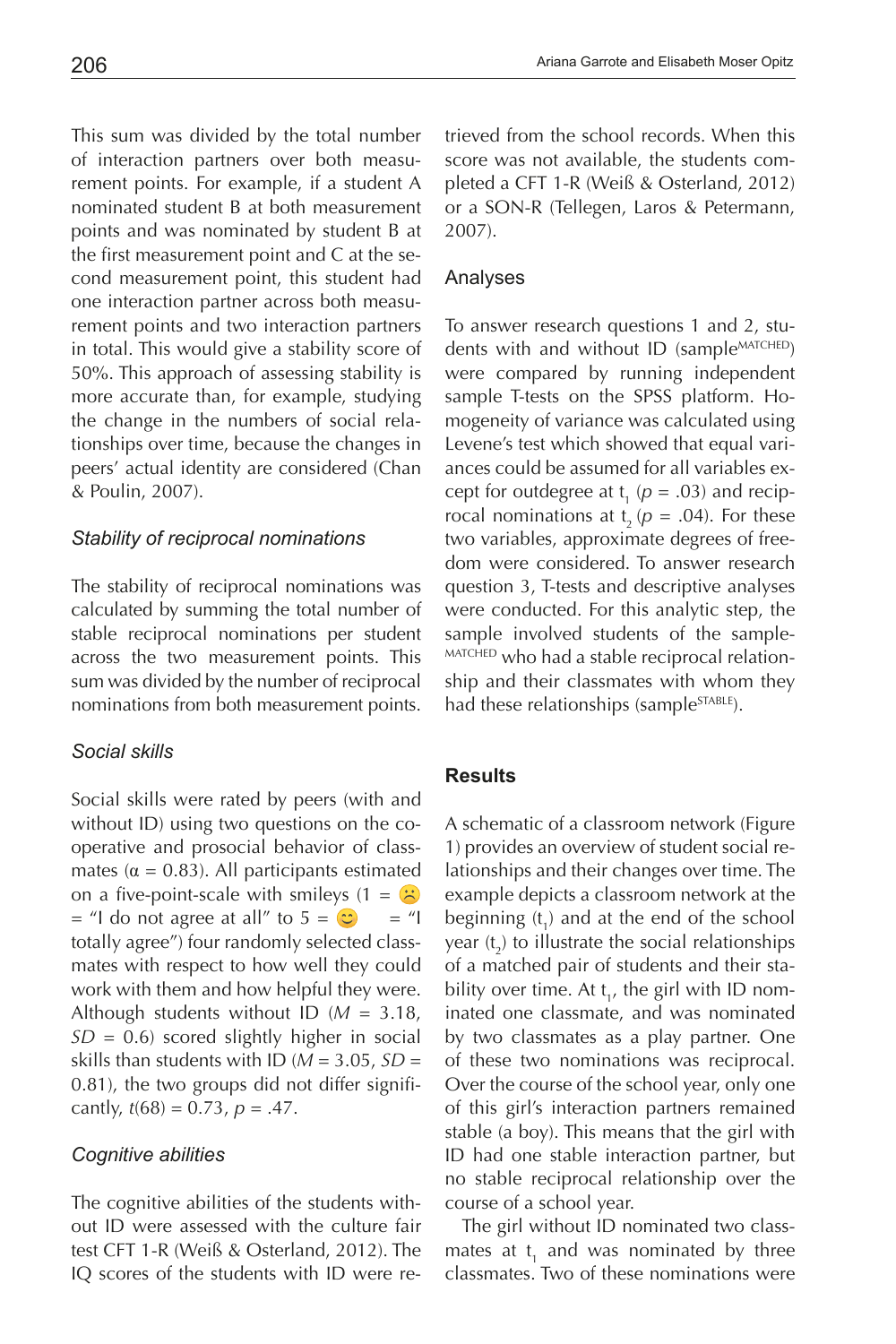reciprocal. Over the course of a school year, the girl without ID gained two new interaction partners. This girl without ID had one reciprocal relationship at each measurement point, but the relationship was with two different classmates. Thus, while most interaction partners were stable over time, the girl without ID also had no stable reciprocal relationships over the course of a school year.

# Comparison of matched students with and without ID (Research Question 1 and 2)

First, the social relationships of students with and without ID were compared (Research Question 1). Overall, students with ID had lower values than their matched classmates without ID for most variables (Table 1). The exceptions were outdegree  $t<sub>i</sub>$ and interaction partners t<sub>1</sub>. However, T-tests showed that there were no significant differences between students with ID and their matched pairs without ID for variables at  $t_i$ : indegree (*t*[68] = 1.60, *p* = .12), outdegree (*t*[58.07] = -1.57, *p* = .12), interaction partners ( $t[68] = -0.41$ ,  $p = .69$ ), and reciprocal

nominations ( $t[68] = 0.12$ ,  $p = .90$ ). At  $t_{2}$ , there were no significant differences between the two groups for outdegree (*t*[68] = 0.17,  $p = .87$ ) and interaction partners  $(t[68])$  $= 1.43$ ,  $p = .16$ ). Students with ID only differed significantly from their matched classmates without ID for indegree at  $t_a$  ( $t$ [68] = 4.17,  $p < .001$ ), with a medium effect size of  $r = .45$ , and reciprocal nominations at t<sub>2</sub>  $(t[63.65] = 3.16, p = .002)$ , with a medium effect size of  $r = .37$ . In the group of students with ID, the decrease of reciprocal nominations and interaction partners from  $t_1$  to  $t_2$  was not significant,  $t(34) = 1.04$ ,  $p_1$ = .30 and *t*(34) = 1.1, *p* = .28, respectively. The group of matched students without ID had significantly more reciprocal nominations after a school year (*t*[34] = -3.04, *p* = .005), with a medium effect size of  $d = .56$ . However, the increase in interaction partners of students without ID over a school year was not significant (*t*[34] = -1.13, *p* = .27).

Second, the stability of the social relationships of students with ID and their matched classmates was compared (Research Question 2). The comparison revealed that the two groups did not significantly differ with



*Note. Circles depict girls, squares boys. Blackened nodes are a matched pair of girls. The girl with ID is labeled. Arrows represent play nominations and two-sided arrows represent reciprocal nominations.* 

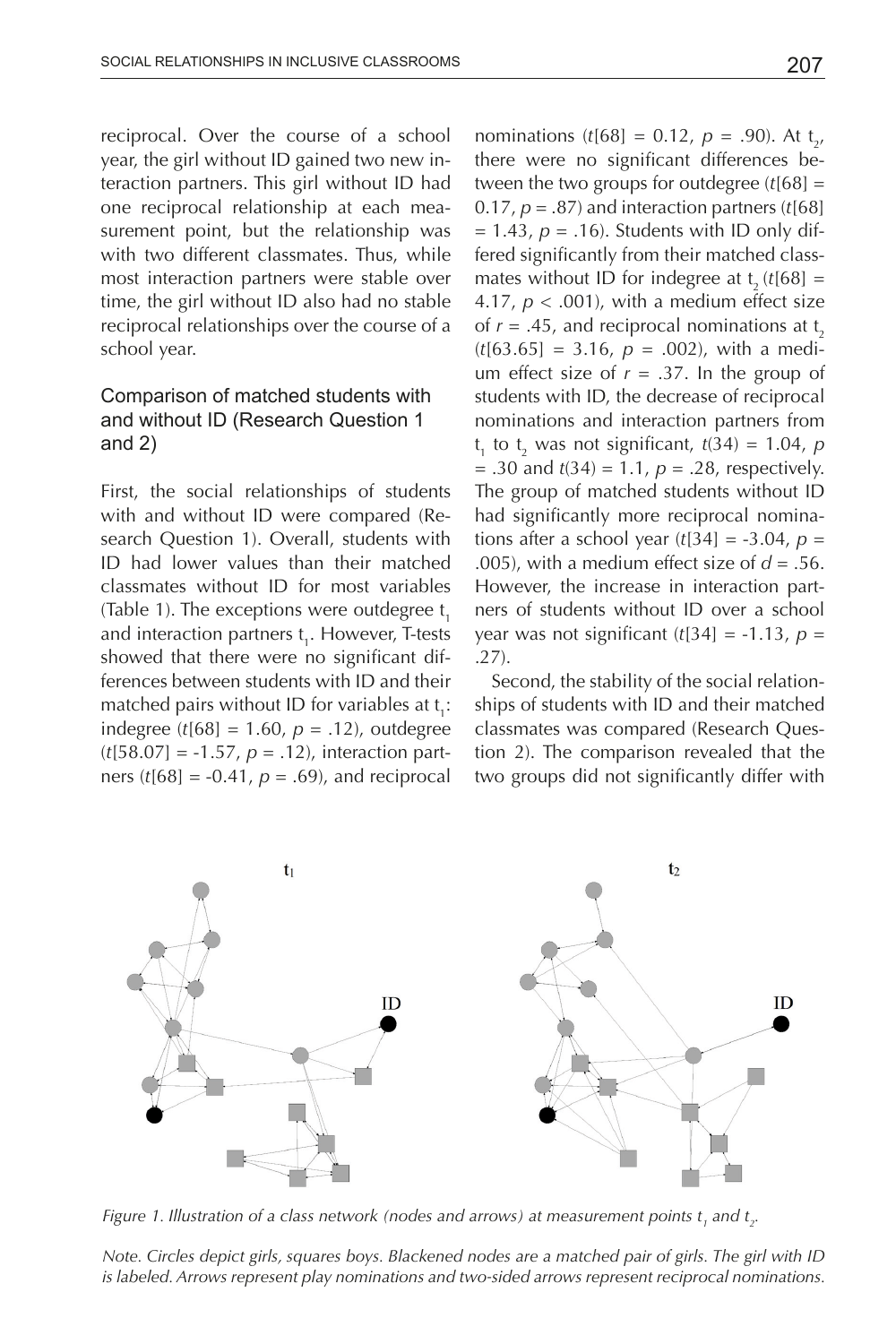respect to the total number of interaction partners  $(t_1-t_2)$  over a school year  $(t[68] =$ 0.33,  $p = .74$ ), the total number of reciprocal nominations  $(t_1-t_2)$  over a school year  $(t[68] = 1.64, p = .11)$ , stable interaction partners  $(t_1-t_2)$  over a school year  $(t[68] =$ 1.02,  $p = .31$ ), and stable reciprocal nominations  $(t_1-t_2)$  over a school year  $(t[68] =$ 1.12,  $p = .26$ ). In line with these results, no significant differences in the stability index of interaction partners  $(t[68] = 0.73, p =$ .47) and of reciprocal nominations (*t*[68] = 0.05,  $p = .96$ ) between students with and without ID were found.

# Stable reciprocal relationships (Research Question 3)

Overall, 54% of the reciprocal relationships of the sample<sup>MATCHED</sup> – 59% in the group of students with ID and 48% in the group of students without ID – remained stable over the school year. While 34% of students with ID  $(n = 12)$  of the sample<sup>MATCHED</sup> had at least one stable reciprocal relationship (*max* = 2), 43% of the matched peers without ID (*n* = 15) had at least one stable reciprocal relationship (*max* = 3). Some of these 27 students had up to three stable reciprocal relationships. In total, students of the sample<sup>MATCHED</sup> had 32 stable reciprocal relationships, and these were examined more closely.

Stable reciprocal relationships were overwhelmingly formed with students of the same gender (97%). Six out of the 32 stable reciprocal relationships were forged between students of the sample<sup>MATCHED</sup>. This means that few students with ID had stable reciprocal relationships with matched classmates without ID. In one class (out of six classes each enrolling two students with ID), two students with ID had a stable reciprocal relationship with each other.

In a next step, a comparison was made between the 27 students of the sample<sup>MAT-</sup> CHED with a stable reciprocal relationship and the students with whom they had a stable reciprocal relationship. The students of the sample<sup>STABLE</sup> ( $n = 26$ ) had significantly higher social skills  $(M = 3.84, SD = 0.77)$ than the matched students both with and without ID ( $M = 3.26$ ,  $SD = 0.64$ ),  $t(65) =$  $-3.01$ ,  $p = .004$ , with a medium effect size of  $r = .39$ .

*Table 1. Study variables of students with and without ID*

|                                                              | Students with ID |            | Students without ID |              |
|--------------------------------------------------------------|------------------|------------|---------------------|--------------|
|                                                              | n (%)            | M(SD)      | n (%)               | M(SD)        |
| Male students                                                | 22 (63%)         |            | 22(63%)             |              |
| Age (months) t,                                              | 35               | 104 (8.96) | 35                  | 95.0 (11.17) |
| IQ                                                           | 35               | 62(8.83)   | 33                  | 99.0 (13.48) |
| Social skills t,                                             | 35               | 3.05(0.81) | 35                  | 3.18(0.60)   |
| Indegree $t_1$                                               | 35               | 1.49(1.34) | 35                  | 2.06(1.64)   |
| Indegree t,                                                  | 35               | 1.20(1.41) | 35                  | 2.66(1.51)   |
| Outdegree t,                                                 | 35               | 3.23(2.45) | 35                  | 2.46 (1.58)  |
| Outdegree t                                                  | 35               | 2.89(2.07) | 35                  | 2.97(2.23)   |
| Interaction partners t <sub>1</sub>                          | 35               | 3.80(2.86) | 35                  | 3.57(1.72)   |
| Interaction partners t <sub>2</sub>                          | 35               | 3.31(2.11) | 35                  | 4.09(2.39)   |
| Reciprocal nominations t,                                    | 35               | 0.91(0.95) | 35                  | 0.94(1.00)   |
| Reciprocal nominations $t_{\gamma}$                          | 35               | 0.77(0.88) | 35                  | 1.54(1.15)   |
| Total interaction partners t <sub>1</sub> -t <sub>2</sub>    | 35               | 5.09(2.62) | 35                  | 5.29(2.47)   |
| Total reciprocal nominations t,-t,                           | 35               | 1.31(1.30) | 35                  | 1.83(1.32)   |
| Stable interaction partners t <sub>1</sub> -t <sub>2</sub>   | 35               | 1.83(1.64) | 35                  | 2.20 (1.39)  |
| Stable reciprocal nominations t <sub>1</sub> -t <sub>2</sub> | 35               | 0.40(0.60) | 35                  | 0.60(0.85)   |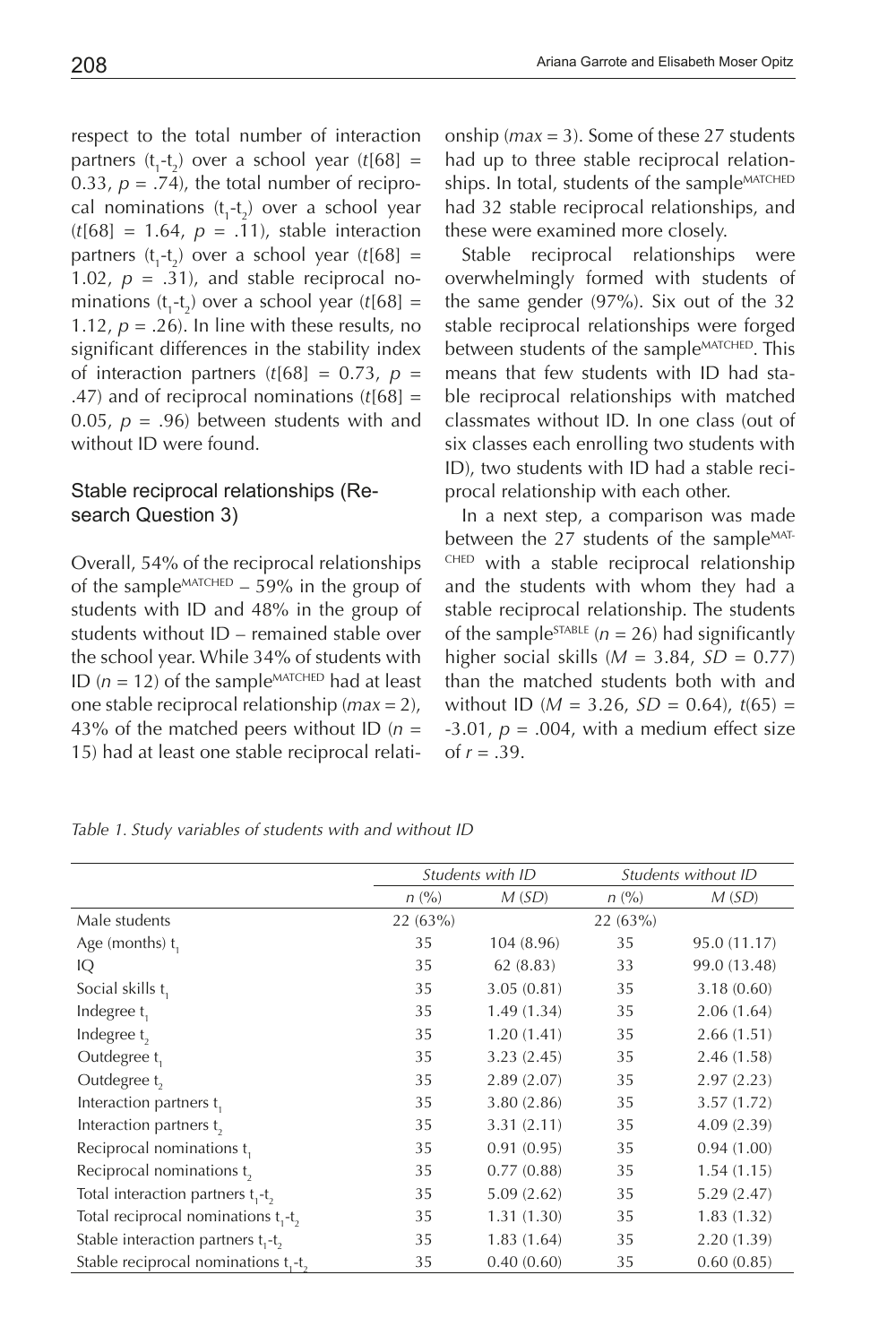# **Discussion**

This study's aim was to better understand the social relationships of 7 to 8-year-old students with ID in elementary inclusive classrooms by comparing these students with same-gender classmates without ID, but with similar peer-rated social skills. The comparison was made by studying social relationships at the beginning and the end of the school year. The stability, over the course of a school year, of the social relationships of this matched sample was also examined. Finally, the stable reciprocal relationships of these students were investigated in further detail.

The results of this study reveal that students with ID and same-gender students without ID with similar levels of peer-rated social skills did not have many significant differences in their involvement in social relationships with peers. At the beginning of the school year, students with ID had a similar number of interaction partners and reciprocal relationships as their peers without ID. They also gave and received a similar number of play partner nominations as their classmates without ID. At the end of the school year, students with ID still had similar numbers of interaction partners and gave a similar numbers of play partner nominations as their peers without ID. However, students with ID were significantly less often nominated as play partners and had fewer reciprocal relationships than their peers without ID by the end of the school year. Over the course of the year, there was a decrease (not significant) in the average number of nominations received and given and – as a consequence – also a decrease (not significant) in the average number of interaction partners and reciprocal relationships in the group of students with ID. In contrast, social relationships increased significantly in the group of students without ID, resulting in them having significantly more play partner nominations and reciprocal relationships by the end of the school year than their peers with ID. The ratio of

stable reciprocal relationships over a school year accords with the results of other studies in elementary classrooms (Meter & Card, 2016; Poulin & Chan, 2010): Approximately half of the reciprocal relationships of students, both with and without ID, were stable over time. No differences in the stability of social relationships were found between the two groups. Students with and without ID maintained a similar number of social interaction partners and reciprocal relationships with peers over the school year. This result is not in line with previous studies that showed that students with SEN had fewer stable friendships than students without SEN (Schwab, 2018; Wiener & Schneider, 2002). In sum, the results indicate that students with and without ID, who started the school year with similar levels of social skills and a similar involvement in social relationships, maintained a similar number of interaction partners and reciprocal relationships over the school year, but ended up with significantly different involvement in new social relationships by the end of the year, to the disadvantage for students with ID.

The question arises as to why students with ID appear to be socially disadvantaged by the end of the school year. Students' social skills were controlled for, therefore students with ID were probably not excluded from social interactions and relationships because they were perceived by their peers as less cooperative and prosocial than their classmates without ID. It could be that the decreased number of interaction partners and reciprocal relationships of students with ID was caused by a lack of social skills not measured in this study, such as communication skills (Kasari et al., 2011). Sarimski (2019b) reported that students with ID established contact with their peers less often and were less successful in making contacts than their peers without ID. Also, the students with ID in the present study had significantly lower cognitive skills than their peers without ID. Both, communicative and cognitive skills have been found to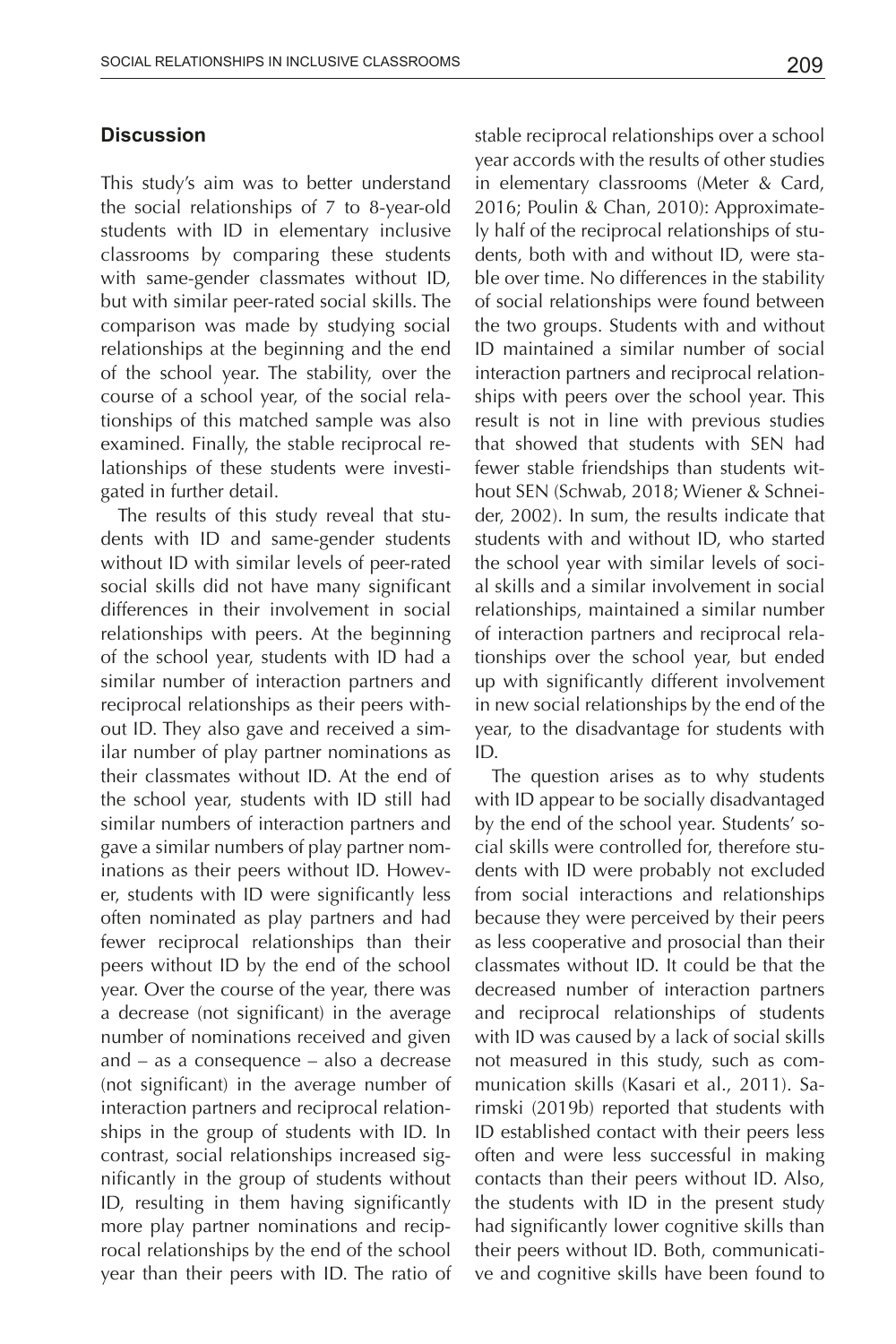2019a; 2019b; Schoop-Kasteler & Müller, 2020). Finally, the cooperative and prosocial behavior of students was peer-rated. This approach can provide information on how students' social behavior is perceived by peers but can also have an impact on the validity of the measured construct.

Another possible explanation for the reduced involvement of the students with ID in social relationships lies in the school environment. In order to forge social relationships, students need opportunities for encounters (Holt et al., 2017). Students with SEN are often removed for individualized learning arrangements outside of the classroom, which reduces social interaction with peers (Farmer et al., 2019; Feldman et al., 2016). Spörer et al. (2021) also found that students with SEN in inclusive classrooms where two teachers were present interacted less with their classmates and more with their teachers compared to students without SEN. It could be that the students with ID in the present study had limited shared interactions with their peers and therefore had fewer opportunities to forge social relationships in their classrooms. This assumption is supported by evidence that opportunities for social interaction are more important for the creation of reciprocal relationships between students with and without SEN than the social skills of students with SEN (Kasari et al., 2011; Rossetti & Keenan, 2018).

Finally, the difficulties students with SEN face in their involvement in the peer group can be a result of the peers' behavior (Farmer et al., 2019; Van Den Oord & Van Rossem, 2002). In this study, the decrease in received peer nominations of students with ID indicates that peers were less willing to play with the students with ID at the end of the school year. As a consequence, fewer nominations given by students with ID were reciprocated by peers. This clearly demonstrates that the inclusion of students with SEN is affected by the social dynamics of

the classroom and both students with and without SEN need to be actively involved in the process of inclusion (Farmer et al., 2019).

The examination of the stable reciprocal relationships showed that half of the reciprocal relationships - two thirds in the group of students with ID and almost half in the group of students without ID - lasted one school year. Similar percentages have been found in other studies of friendship stability in elementary school children (Bowker, 2004; Meter & Card, 2016; Poulin & Chan, 2010). However, not all students had a stable reciprocal relationship. One third of the students with ID and less than half of the students without ID had at least one reciprocal relationship that remained stable over the school year. The stable relationships of students with ID were almost entirely samegender, which demonstrates gender-homophily. This has also been reported in studies (Freeman & Kasari, 2002). Further, evidence for SEN-homophily has been found in other studies. According to Schwab (2018) and Broomhead (2019), students with SEN tend to befriend other students with SEN. In the present study, limited data on this topic could be generated because more than one student with ID was enrolled in only six of the classrooms and other types of SEN were not assessed. Interestingly, peers who had stable relationships with students with ID and with students without ID of the matched sample were perceived as having significantly higher levels of social skills. This suggests that at least one student displaying higher levels of prosocial and cooperative behavior can be beneficial for maintaining a stable social relationship. There is evidence that children who befriend students with SEN are helpful and supportive and often take the role of caregivers in the relationships (Rossetti & Keenan, 2018).

The present study provides important insights into the social relationships of students with ID. Still, there remain a number of limitations that should be considered when interpreting the findings. First, the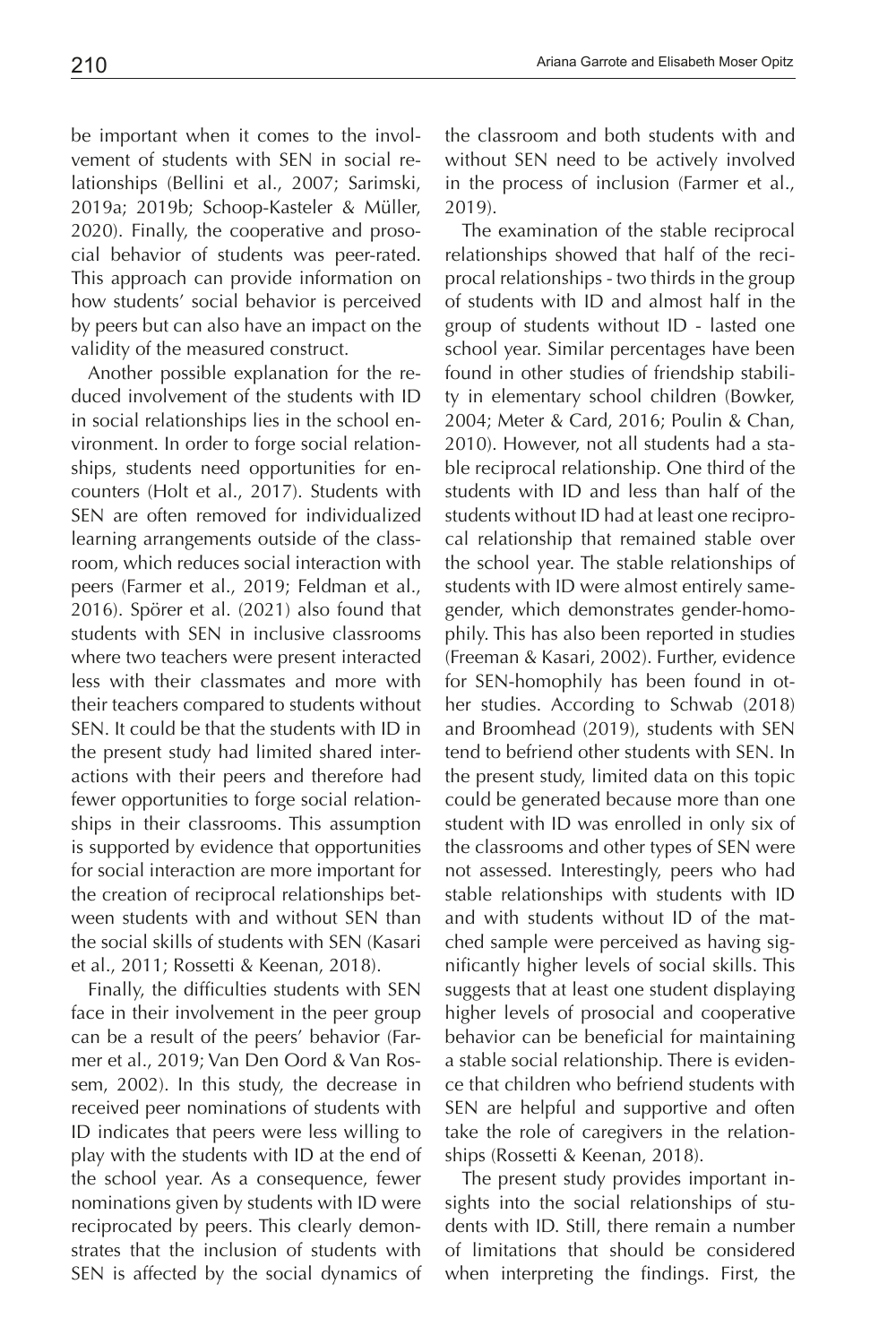study sample was rather small, which raises concerns about whether the results are fully generalizable. Given the relatively small population of students with ID enrolled in inclusive classrooms, it is a fair sample size. However, larger samples would enable the development of an in-depth understanding of the social relationships of students with ID in inclusive classrooms. Second, social skills were assessed using two variables that focused on cooperative and prosocial behavior. Considering the breadth of social skills (Cillessen & Bellmore, 2011), this study provides a rather narrow view. The assessment of other social skills, such as communicative skills, might have led to different results. Third, the two aspects of the social skills of each pupil were rated by four of their peers in order to keep the assessment time for the young participants short. While using only two items might lower the validity of the measured construct, having the perspective of four peers does give a more accurate assessment of how students' social behavior is perceived by peers and therefore affects their involvement in the peer group. Nevertheless, in order to understand the relationship between students' social skills and their involvement in interactions and relationships with peers, more research with valid and reliable instruments is needed. Fourth, no information was available on students with other types of SEN, such as students with learning disabilities or behavioral problems. Thus, it cannot be ruled out that some of the students with ID had stable reciprocal relationships with other students with SEN. This additional information might have led to results similar to those of previous studies (e.g., Broomhead, 2019; Schwab, 2018).

# **Conclusions**

This study contributes to closing a lacuna in current research on social relationships of young students with ID in elementary inclusive classrooms and their stability over

a school year. The results provide evidence that the involvement of students with ID in social relationships is in many ways comparable with their classmates without ID. At the same time, the findings emphasize the significant role socially skilled peers play in maintaining any stable reciprocal relationships and show that the successful inclusion of individuals with ID also depends on the extent to which peers are willing to include them in social interactions and relationships. In inclusive classrooms, efforts by teachers, such as the implementation of inclusive learning arrangements, providing opportunities for shared experiences, and establishing an inclusive classroom norm might be helpful in ensuring the full involvement of students with ID in their peer group (Farmer et al., 2019; Juvonen et al., 2019). Future studies should consider assessing social relationships in inclusive classrooms longitudinally and across different age groups. In addition, looking into the quality of social relationships as well as student characteristics, such as a wider range of social skills, in more detail is important.

#### **References**

- Avramidis, E. (2010). Social relationships of pupils with special educational needs in the mainstream primary class: Peer group membership and peer-assessed social behaviour. *European Journal of Special Needs Education*, *25*(4), 413–429. http:// doi.org/10.1080/08856257.2010.513550
- Avramidis, E., Avgeri, G. & Strogilos, V. (2018). Social participation and friendship quality of students with special educational needs in regular Greek primary schools. *European Journal of Special Needs Education*, *33*(2), 221–234. http:// doi.org/10.1080/08856257.2018.14247 79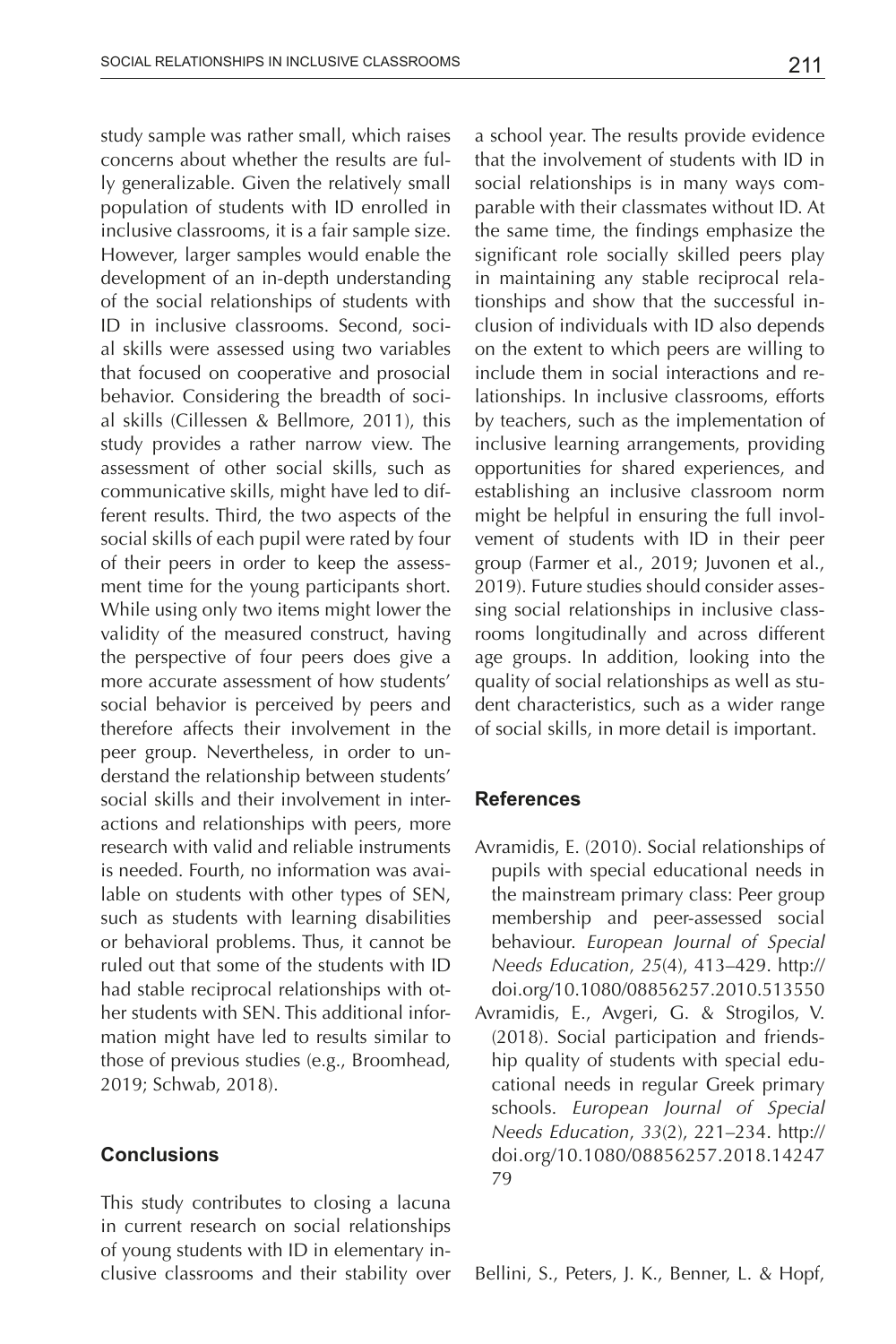A. (2007). A meta-analysis of school-based social skills interventions for children with autism spectrum disorders. *Remedial and Special Education*, *28*(3), 153–162. http://doi.org/10.1177/07419325070280 030401

- Berndt, T. J. (2004). Children's friendships: Shifts over a half-century in perspectives on their development and their effects. *Merrill-Palmer Quarterly*, *50*(3), 206–223. http://doi.org/10.1353/mpq.2004.0014
- Bowker, A. (2004). Predicting friendship stability during early adolescence. *Journal of Early Adolescence*, *24*(2), 85–112. http:// doi.org/10.1177/0272431603262666
- Broomhead, K. E. (2019). Acceptance or rejection? The social experiences of children with special educational needs and disabilities within a mainstream primary school. *Education 3–13*, *47*(8), 877–888. http://doi.org/10.1080/03004279.2018.1 535610
- Chan, A. & Poulin, F. (2007). Monthly changes in the composition of friendship networks in early adolescence. *Merrill-Palmer Quarterly*, *53*(4), 578–602. http://doi. org/10.1353/mpq.2008.0000
- Cillessen, A. H. N. & Bellmore, A. D. (2011). Social skills and social competence in interactions with peers. In P. K. Smith & C. H. Hart (Eds.), *The Wiley-Blackwell handbook of childhood social development* (pp. 393-412). Wiley-Blackwell. http:// doi.org/10.1002/9781444390933
- Dietrich, S. L. (2005). A look at friendships between preschool-aged children with and without disabilities in two inclusive classrooms. *Journal of Early Childhood Research*, *3*(2), 193–215. http://doi. org/10.1177/1476718X05053933
- Farmer, T. W., Hamm, J. V., Dawes, M., Barko-Alva, K. & Cross, J. R. (2019). Promoting inclusive communities in diverse classrooms: Teacher attunement and social dynamics management. *Educational Psychologist*, *54*(4), 286–305. http://doi. org/10.1080/00461520.2019.1635020

J. V. (2011). Revealing the invisible hand: The role of teachers in children's peer experiences. *Journal of Applied Developmental Psychology*, *32*(5), 247–256. http:// doi.org/10.1016/j.appdev.2011.04.006

- Feldman, R., Carter, E. W., Asmus, J. M. & Brock, M. E. (2016). Presence, proximity, and peer interactions of adolescents with severe disabilities in general education classrooms. *Exceptional Children*, *82*(2), 192–208. http://doi. org/10.1177/0014402915585481
- Frederickson, N. L., Simmonds, E., Evans, L. & Soulsby, C. (2007). Assessing the social and affective outcomes of inclusion. *British Journal of Special Education*, *34*(2), 105–115. http://doi.org/10.1111/j.1467- 8578.2007.00463.x
- Freeman, S. F. N. & Kasari, C. (2002). Characteristics and qualities of the play dates of children with Down syndrome: Emerging or true friendships? *American Journal on Mental Retardation*, *107*(1), 16–31. http://doi.org/10.1352/08958017(2002)1 07<0016:CAQOTP>2.0.CO;2
- Frostad, P. & Pijl, S. J. (2007). Does being friendly help in making friends? The relation between the social position and social skills of pupils with special needs in mainstream education. *European Journal of Special Needs Education*, *22*(1), 15–30. http://doi. org/10.1080/08856250601082224
- Gifford-Smith, M. E. & Brownell, C. A. (2003). Childhood peer relationships: Social acceptance, friendships, and peer networks. *Journal of School Psychology*, *41*(4), 235–284. http://doi.org/10.1016/ S0022-4405(03)00048-7
- Gresham, F. M. & MacMillan, D. L. (1997). Social competence and affective characteristics of students with mild disabilities. *Review of Educational Research*, *67*(4), 377–415. http://doi. org/10.3102/00346543067004377

Farmer, T. W., McAuliffe Lines, M. & Hamm,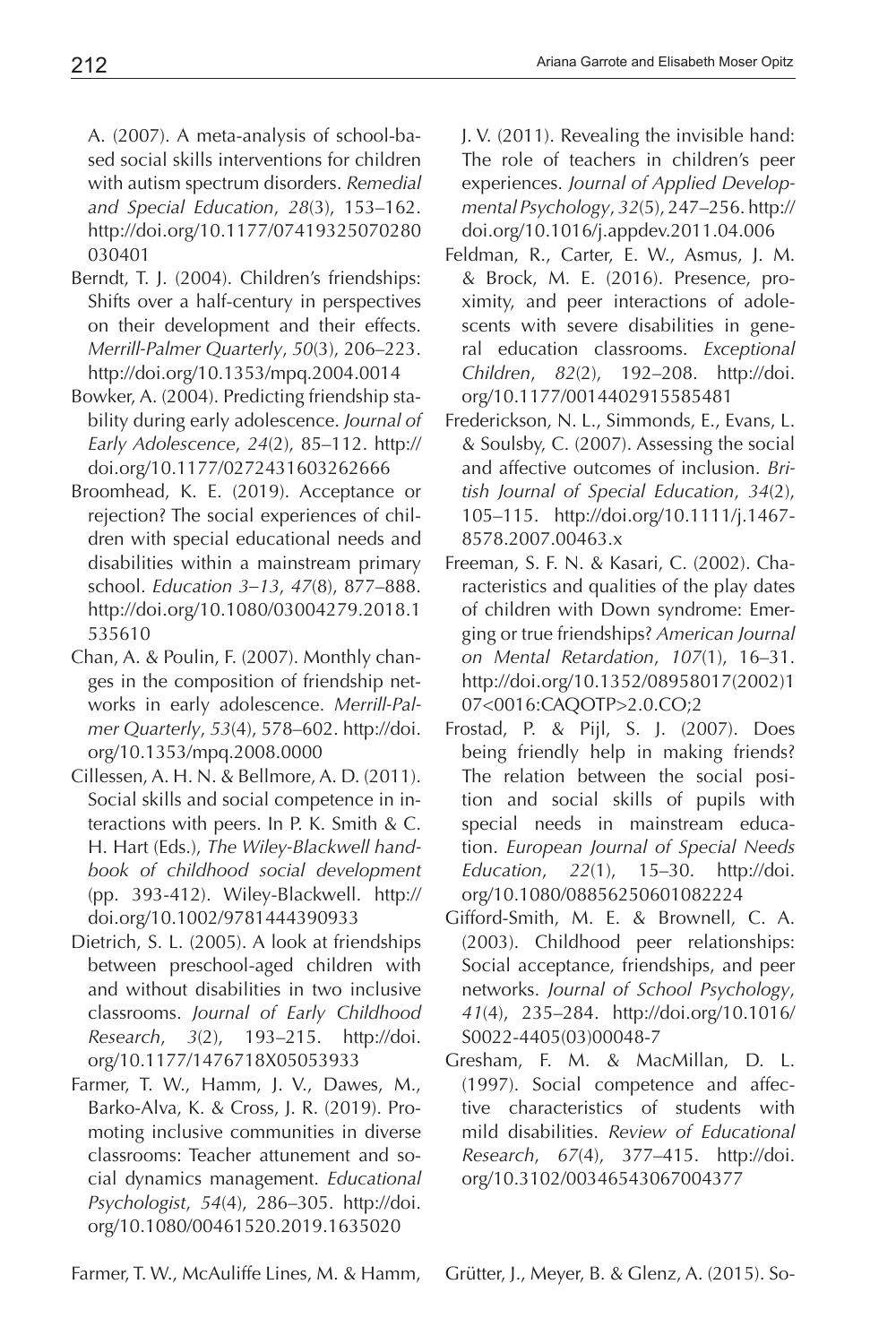zialer Ausschluss in Integrationsklassen: Ansichtssache? *Psychologie in Erziehung und Unterricht*, *62*(1), 65–82. http://doi. org/10.2378/peu2015.art05d

- Henke, T., Bogda, K., Lambrecht, J., Bosse, S., Koch, H., Maaz, K. et al. (2017). Will you be my friend? A multilevel network analysis of friendships of students with and without special educational needs backgrounds in inclusive classrooms. *Zeitschrift für Erziehungswissenschaft*, 449–474. http://doi. org/10.1007/s11618-017-0767-x
- Holt, L., Bowlby, S. & Lea, J. (2017). "Everyone knows me …. I sort of like move about": The friendships and encounters of young people with Special Educational Needs in different school settings. *Environment and Planning A*, *49*(6), 1361–1378. http://doi. org/10.1177/0308518X17696317
- Huber, C. & Wilbert, J. (2012). Soziale Ausgrenzung von Schülern mir sonderpädagoischem Förderbedarf und niedrigen Schulleistungen im gemeinsamen Unterricht. *Empirische Sonderpädagogik*, *4*(2), 147–165. http://doi.org/10.1051/0004- 6361:20078387
- Juvonen, J., Lessard, L. M., Rastogi, R., Schacter, H. L. & Smith, D. S. (2019). Promoting social inclusion in educational settings: Challenges and opportunities. *Educational Psychologist*, *54*(4), 250– 270. Routledge. http://doi.org/10.1080/0 0461520.2019.1655645
- Kasari, C., Locke, J. J., Gulsrud, A. & Rotheram-Fuller, E. (2011). Social networks and friendships at school: Comparing children with and without ASD. *Journal of Autism and Developmental Disorders*, *41*(5), 533-544. http://doi.org/10.1007/ s10803–010-1076-x
- Krappmann, L. (2010). Prozesse kindlicher Persönlichkeitsentwicklung im Kontext von Gleichaltrigenbeziehungen. In M. Harring, O. Böhm-Kasper, C. Rohlfs & C. Palentien (Eds.), *Freundschaften, Cliquen und Jugendkulturen* (pp. 187–222). VS Verlag für Sozialwissenschaften. http:// doi.org/10.1007/978-3-531-92315-4\_10
- Krawinkel, S., Südkamp, A., Lange, S. &

Tröster, H. (2017). Soziale Partizipation in inklusiven Grundschulklassen: Bedeutung von Klassen- und Lehrkraftmerkmalen. *Empirische Sonderpädagogik*, *9*(3), 277–295.

- Kuo, M. H., Orsmond, G. I., Cohn, E. S. & Coster, W. J. (2011). Friendship characteristics and activity patterns of adolescents with an autism spectrum disorder. *Autism : The International Journal of Research and Practice*, *17*(4), 481–500. http://doi. org/10.1177/1362361311416380
- Krull, J., Wilbert, J. & Hennemann, T. (2014). Soziale Ausgrenzung von Erstklässlerinnen und Erstklässlern mit sonderpädagogischem Förderbedarf im Gemeinsamen Unterricht. *Empirische Sonderpädagogik*, *6*(1), 59–75.
- Locke, J., Kasari, C., Rotheram-Fuller, E., Kretzmann, M. & Jacobs, J. (2013). Social network changes over the school year among elementary school-aged children with and without an Autism Spectrum Disorder. *School Mental Health*, *5*(1), 38–47. http://doi.org/10.1007/s12310- 012-9092-y
- Matheson, C., Olsen, R. J. & Weisner, T. S. (2007). A good friend is hard to find: friendship among adolescents with disabilities. *American Journal of Mental Retardation : AJMR*, *112*(5), 319–329. http://doi.org/10.1352/0895- 8017(2007)112[0319:AGFIHT]2.0.CO;2
- Meter, D. J. & Card, N. A. (2016). Stability of children's and adolescents' friendships: A meta-analytic review. *Merrill-Palmer Quarterly*, *62*(3), 252– 284. http://doi.org/10.13110/merrpalmquar1982.62.3.0252
- Monjas, M. I., Sureda, I. & García Bacete, F. J. (2008). Por qué los niños y las niñas se aceptan y se rechazan? *Cultura y Educación*, *20*(4), 479–492. http://doi. org/10.1174/113564008786542181

Newcomb, A. F. & Bagwell, C. L. (1995).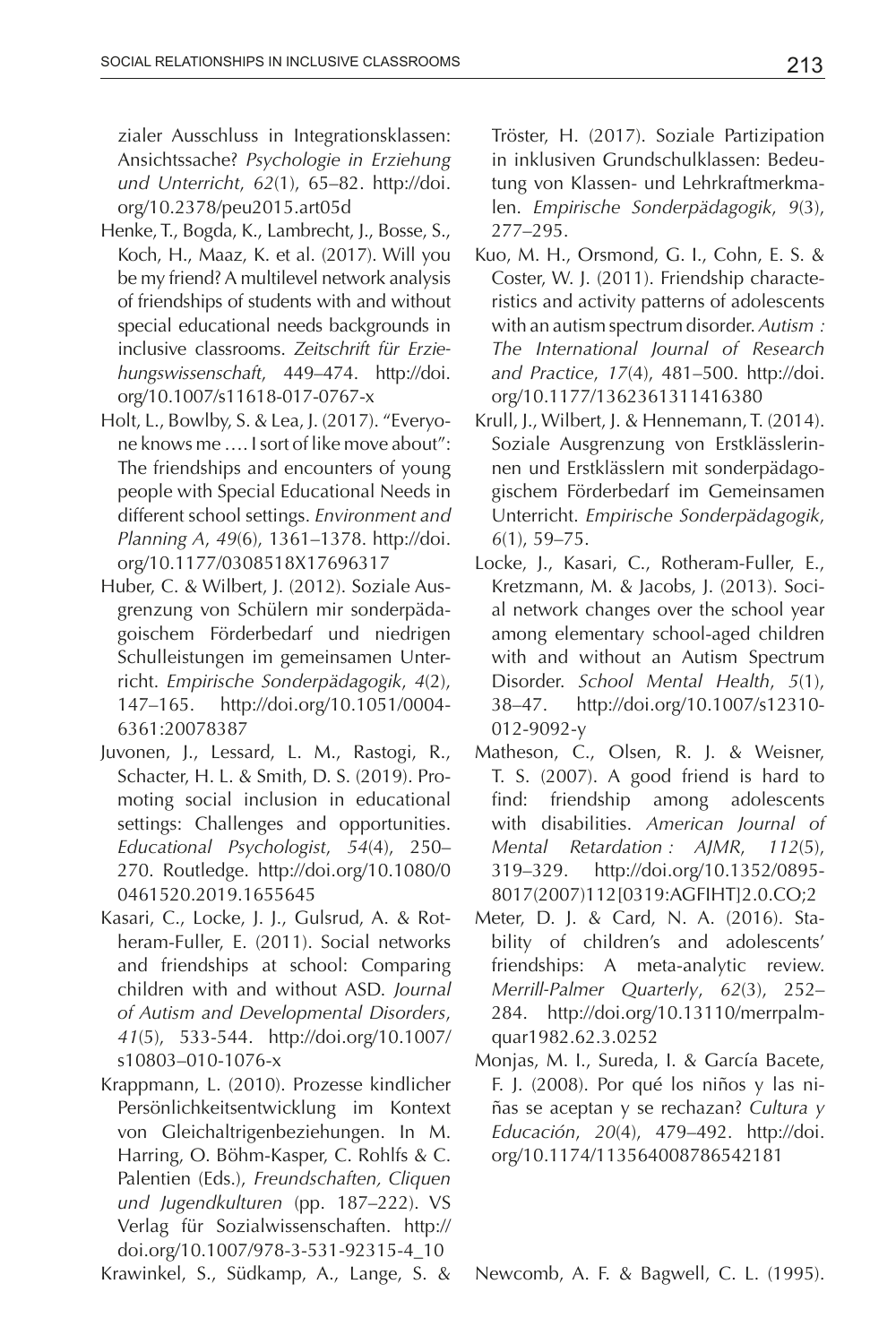Children's friendship relations: A meta– analytic review. *Psychological Bulletin*, *117*(2), 306–347. http://www.jstor.org/ stable/23096162

- Oord, E. J. C. G. Van Den & Rossem, R. Van (2002). Differences in first graders' school adjustment: The role of classroom characteristics and social structure of the group. *Journal of School Psychology*, *40*(5), 371–394. http://doi.org/10.1016/S0022- 4405(02)00109-7
- Petrina, N., Carter, M. & Stephenson, J. (2014). The nature of friendship in children with autism spectrum disorders: A systematic review. *Research in Autism Spectrum Disorders*, *8*(2), 111–126. http:// doi.org/10.1016/j.rasd.2013.10.016
- Pinto, C., Baines, E. & Bakopoulou, I. (2019). The peer relations of pupils with special educational needs in mainstream primary schools: The importance of meaningful contact and interaction with peers. *British Journal of Educational Psychology*, *89*(4), 818–837. http://doi.org/10.1111/ bjep.12262
- Poulin, F. & Chan, A. (2010). Friendship stability and change in childhood and adolescence. *Developmental Review*, *30*(3), 257–272. http://doi.org/10.1016/j. dr.2009.01.001
- Rossetti, Z. & Keenan, J. (2018). The nature of friendship between students with and without severe disabilities. *Remedial and Special Education*, *39*(4), 195–210. http:// doi.org/10.1177/0741932517703713
- Sarimski, K. (2019a). Soziale Teilhabe von Kindern mit Down-Syndrom: Eine explorative Studie zur Sicht der Lehrkräfte. *Empirische Sonderpädagogik*, *11*(2), 148–159.
- Sarimski, K. (2019b). *Psychosoziale Entwicklung von Kindern und Jugendlichen mit Behinderung. Prävention, Intervention und Inklusion.* Göttingen: Hogrefe.

(2020). Peer relationships of students with intellectual disabilities in special needs classrooms: A systematic review. *Journal of Research in Special Educational Needs*, *20*(2), 130–145. http://doi. org/10.1111/1471-3802.12471

- Schürer, S. (2020). Soziale Partizipation von Kindern mit sonder pädagogischem Förderbedarf in den Bereichen Lernen und emotional soziale Entwicklung in der allgemeinen Grundschule – Ein Literaturreview. *Empirische Sonderpädagogik*, *12*(4), 295–319.
- Schwab, S. (2019). Friendship stability among students with and without special educational needs. *Educational Studies*, *45*(3), 390–401. http://doi.org/10.1080/0 3055698.2018.1509774
- Solish, A., Perry, A. & Minnes, P. (2010). Participation of children with and without disabilities in social, recreational and leisure activities. *Journal of Applied Research in Intellectual Disabilities*, *23*(3), 226–236. http://doi.org/10.1111/j.1468- 3148.2009.00525.x
- Spörer, N., Henke, T., & Bosse, S. (2021). Is there a dark side of co-teaching? A study on the social participation of primary school students and their interactions with teachers and classmates. *Learning and Instruction, 71,* 101393. http://doi. org/10.1016/j.learninstruc.2020.101393
- Tellegen, P. J., Laros, J. A. & Petermann, F. (2007). *SON-R 2 1/2-7: Non-verbal intelligence test*. Bern: Hogrefe.
- Vitaro, F., Boivin, M. & Bukowski, W. M. (2009). The role of friendship in child and adolescent psychosocial development. In K. H. Rubin, W. M. Bukowski & B. P. Laursen (Eds.), *Handbook of peer interactions, relationships, and groups* (pp. 568–585). New York: Guilford Press.
- Weiß, R. H. & Osterland, J. (2012). *CFT 1-R: Grundintelligenztest Skala 1: Revision*. Göttingen: Hogrefe.